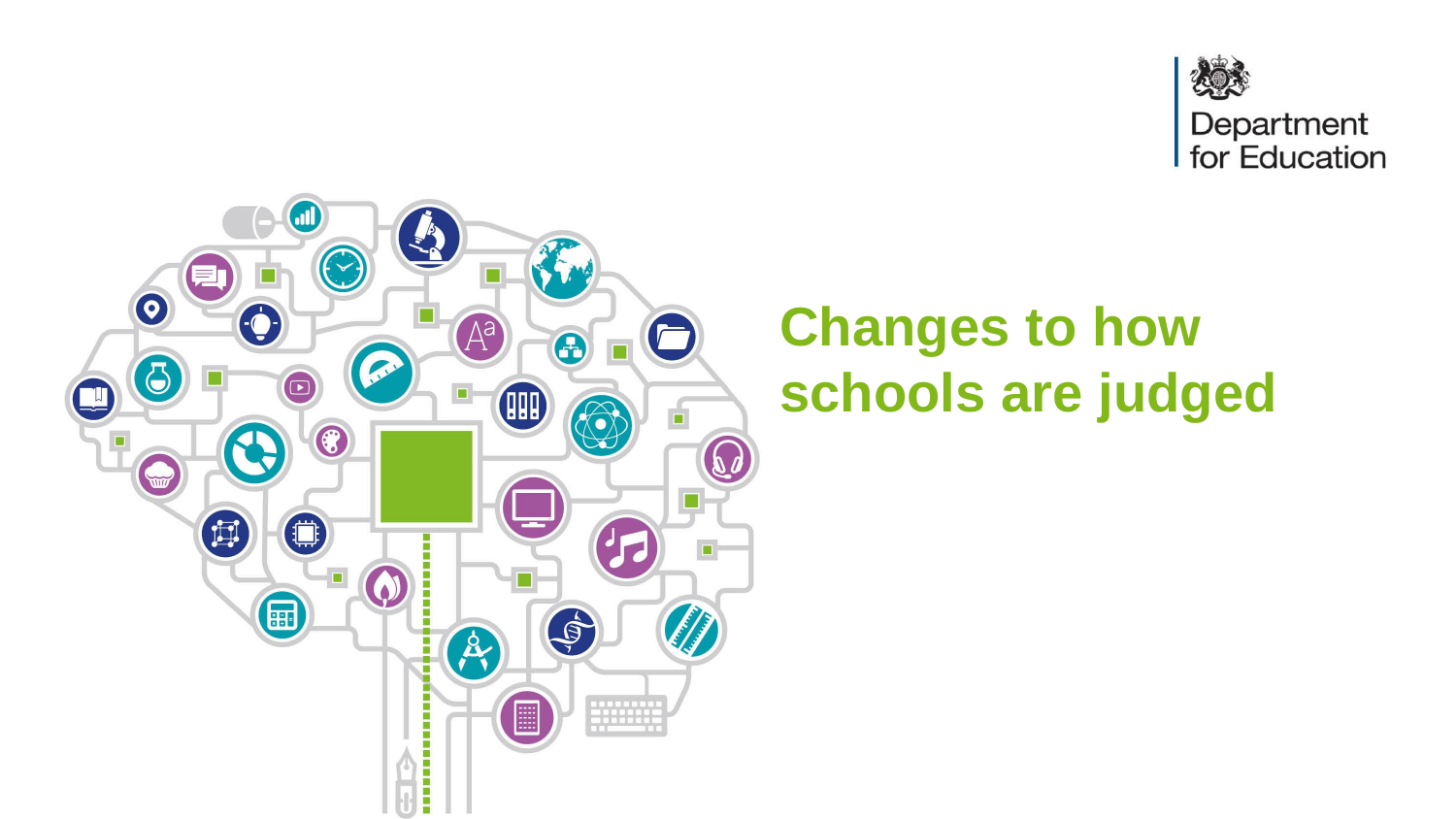## **Key stage 4 measures**

A set of secondary school/key stage 4 measures encourage a broad and balanced curriculum with a strong emphasis on an academic core:

 New focus on pupil progress – Progress 8 measures pupils' progress in 8 qualifications. These are:



- Attainment 8 measures pupils achievements in the same subjects
- Percentage of pupils achieving a 'good pass' in English and maths
- Percentage of pupils achieving the EBacc.

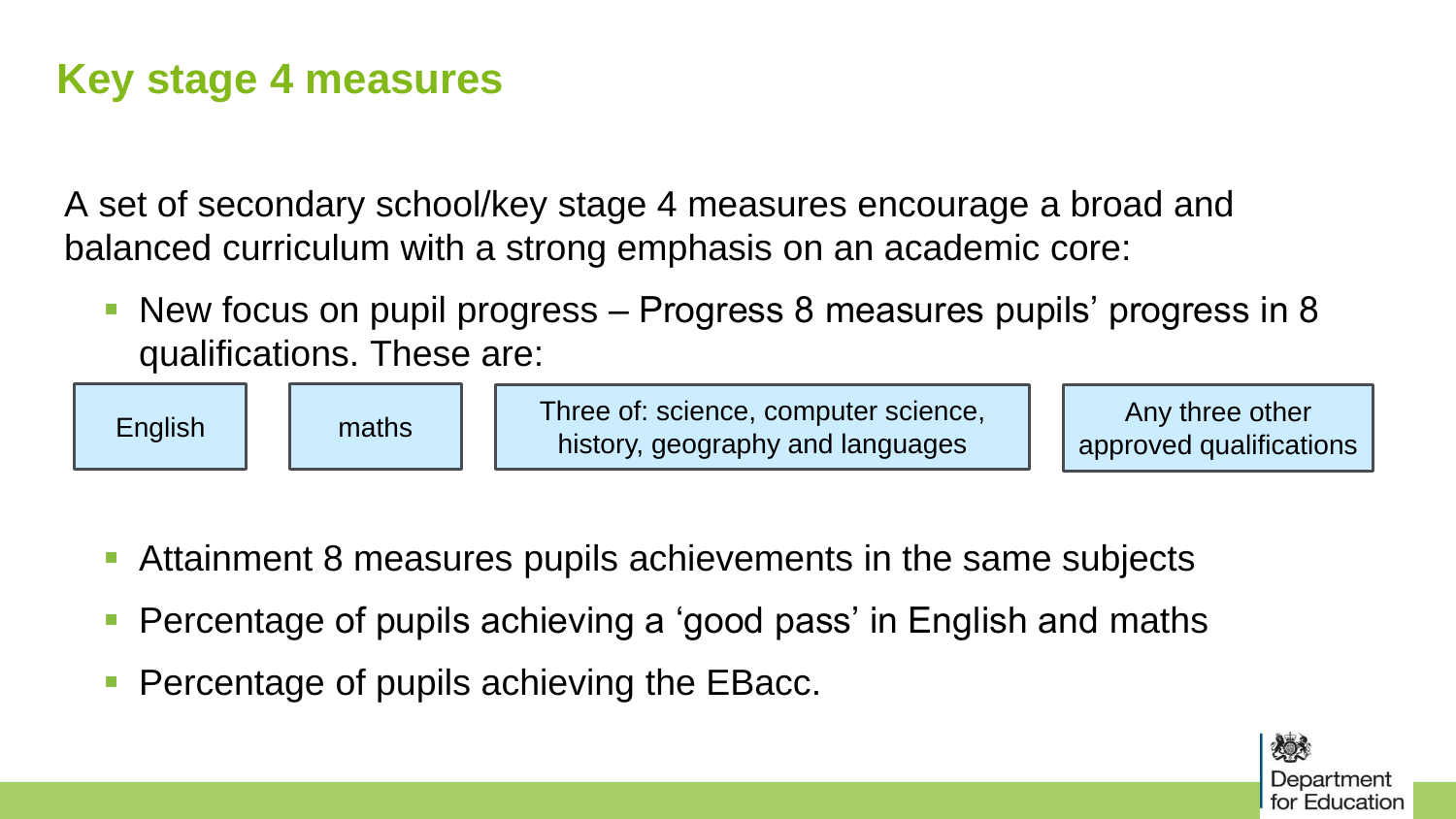## **The English Baccalaureate measure**



次のう Department for Education